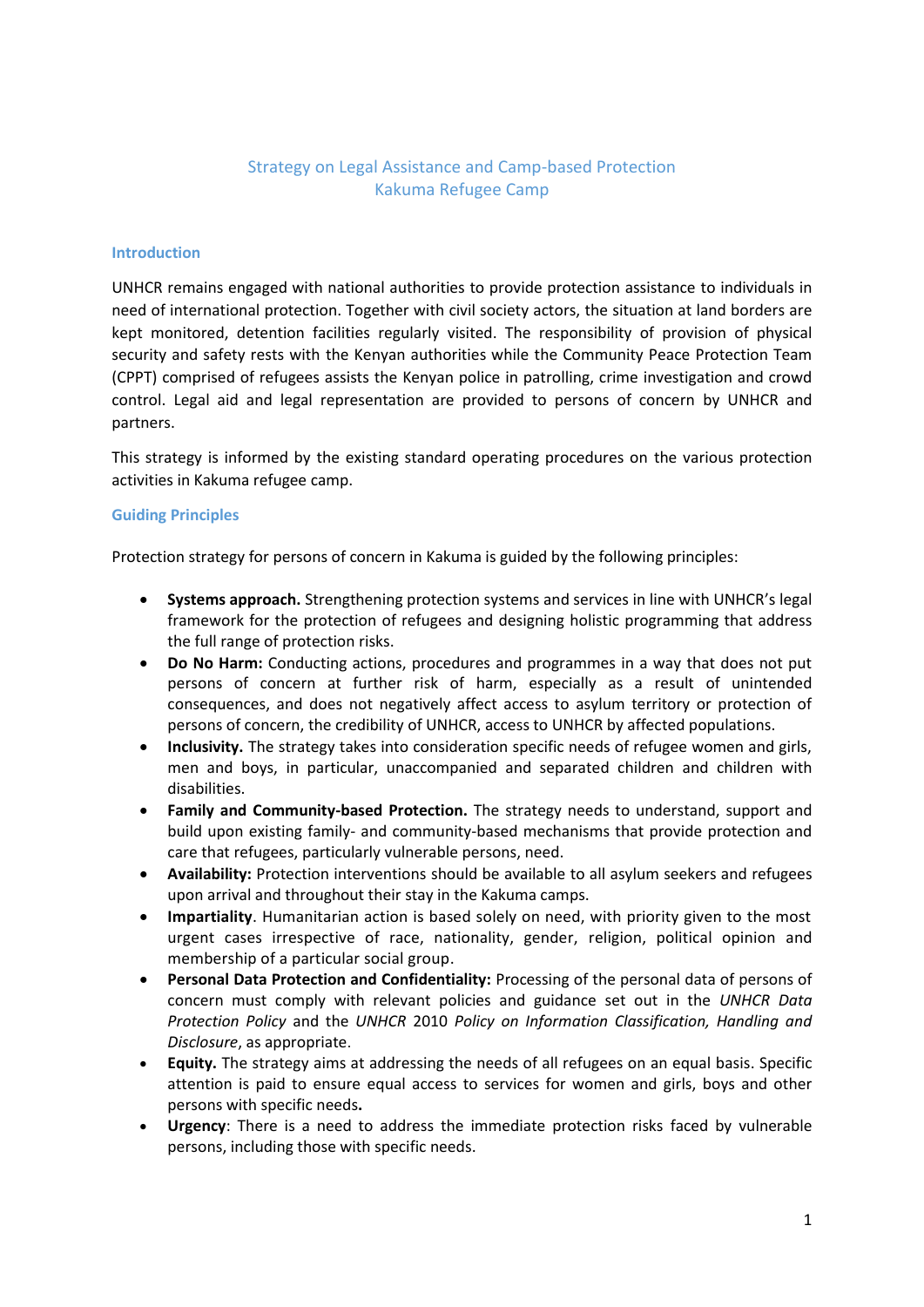### **Strategic Objectives**

UNHCR works on the following strategic objectives to provide protection to persons of concern:

### **Objective 1- The number of** *refugees detained on the basis of migration-related charges* **reduced.**

The freedom of movement and protection from *refoulement* are enshrined in international human rights and refugee law. Seeking asylum is not an unlawful act and the detention of asylum-seekers and refugees only because they sought asylum (including if they entered a country without authorization) is not in line with article 31 of the 1951 Convention.

International law provides substantive safeguards against unlawful and arbitrary detention. Migration-related detention is only acceptable if it is necessary in each individual case, reasonable in all circumstances and proportionate to a legitimate purpose, and where less coercive or intrusive measures (alternatives to detention) are considered ineffective in the individual case.

UNHCR will closely monitor the effective enjoyment of these rights by all persons of concern, and intervene with the relevant authorities where appropriate within the line of international refugee law and Kenya Laws. In that respect, UNHCR Kakuma together with partners, conduct border monitoring trips to Nadapal Transit Center and also, Busia and Malaba border towns, (Western and North Rift flight corridors) in order to intervene on behalf of person of concern, in order to ensure safe and unhindered access to the territory and the asylum procedures also to monitor the procedures and conditions of detention facilities. UNHCR also undertakes capacity building activities to court users committees in Western Kenya and Turkana County drawn from government departments in the area of law enforcement, immigration services, prison services, and administration of justice, refugee protection and aims at strengthening the pro bono lawyer's scheme.

The implementation of the encampment policy results in refugees being arrested and charged for residing outside the designated areas as they need to obtain a movement pass each time they travel out of the camp. The lack of a comprehensive exemption policy remains a gap. As refugees are at risk of detention if they travel without a movement pass, legal assistance is required for all these cases either by partners or UNHCR.

The activities that UNHCR will undertake may include:

- Increase activities supporting the development of protection-sensitive border management particularly in the North Rift and Western corridors; and respect of international refugee law, including the principle of *non-refoulement*;
- Capacity building activities either during the monitoring missions or through special workshops on existing refugee law and practices, and referral pathways to enhance safe flight corridors for persons of concern;
- Conducts frequent monitoring and visits to detention centers;
- Revise the SOP on detention and border monitoring;
- Strengthen the operational capacity of UNHCR and partner staff in rapid assessments and interventions, particularly for vulnerable persons like minors, women but particularly pregnant women, elder persons i.e. those over 55 years old, sick/ disabled/ mentally ill, asylum seekers and any other category of refugees in danger of being refouled by the authorities;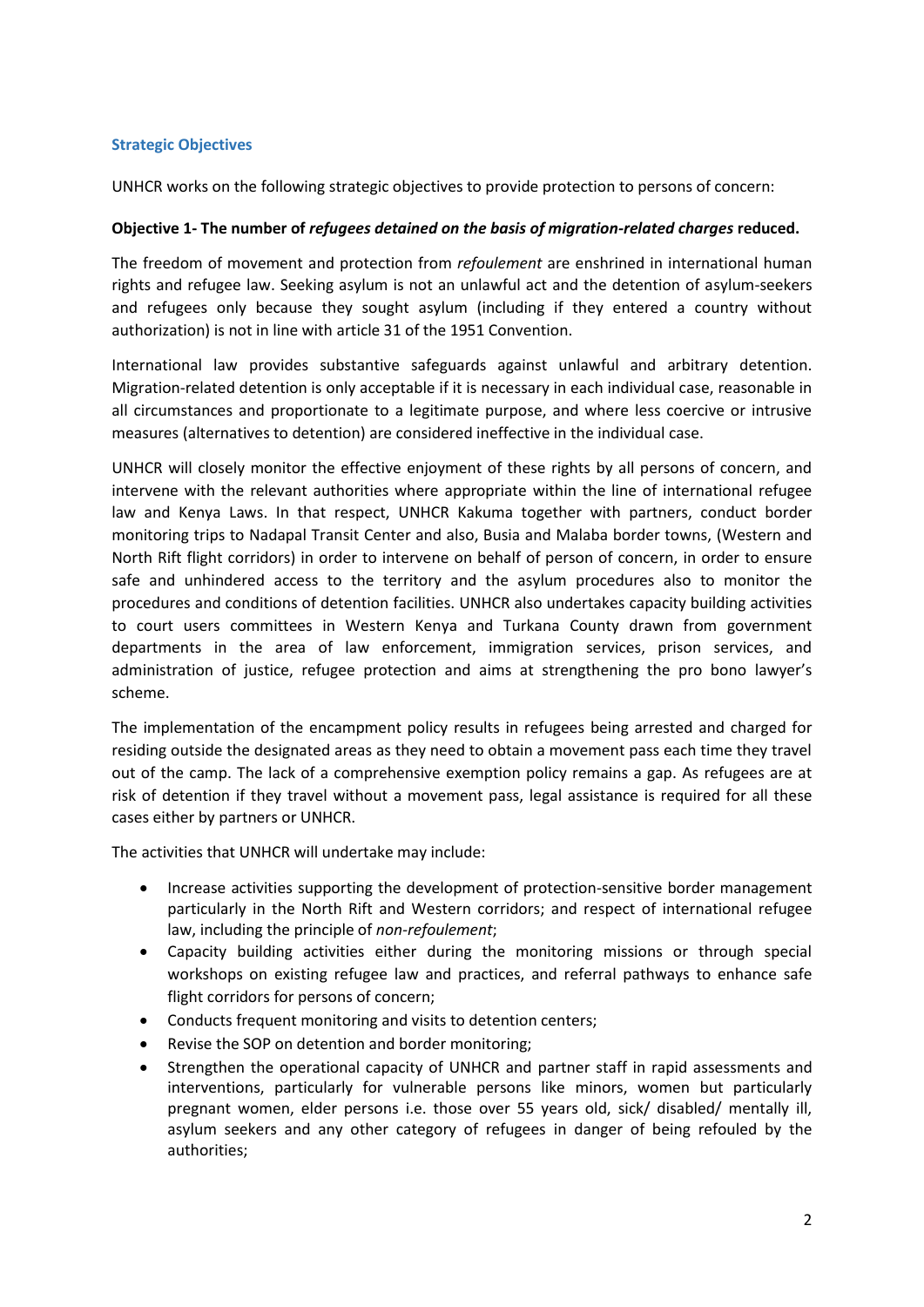- Conduct sensitization workshops or meetings with government officials on asylum-seekers and refugees, and access to asylum;
- Enhance awareness amongst refugee community on reporting mechanisms in the event that their family members are at risk of detention and/or *refoulment*;
- Maintenance of Transit center (in Nadapal ) and improving the conditions together with other UNHCR units, providing transport from the border to Kakuma together with RAS;
- Improve the quality of legal advice services including *pro-bono* services for detained asylumseekers and refugees, and provide information on the detained persons of concern to family members in the camp;
- Create awareness amongst the community on fraud reporting mechanisms.

# **Objective 2: The number of refugees benefiting from legal assistance and legal remedies increased**

The current judicial presence and capacity remain historically limited in Kakuma, and due to the large number of cases and protracted nature of the caseload, there is a huge demand for legal assistance. Necessary legal interventions is undertaken for particularly sensitive and urgent cases by partners.

The activities that UNHCR will undertake may include:

- Advocate to authorities for an increase of number of legal clinics to raise community awareness on access to justice, legal system and due process;
- Provide legal counseling to refugees in conflict with the law;
- Provide legal advice to refugees on business-related issues;
- Strengthen referral mechanisms for refugees including SGBV survivors requiring legal representation and/or legal advice;
- Build capacity of service providers as well as refugee incentive workers in identifying refuges with protection concerns or risks, particularly those with legal implications;
- Advocate to authorities for increased judicial presence in Kakuma to expedite hearing and decisions of court cases;
- Create awareness amongst the community on fraud reporting mechanisms;
- Undertake regular assessment of protection needs of refugees in the protection areas and safe haven, devise and implement exit strategies when needed. through an inter-unit approach;
- Provide regular counselling to refugees in protection areas and safe haven;
- Improve the quality and availability of the assistance and protection services in the Protection Areas;
- Revise the existing SOPs for the Protection Areas and also Inter-Agency SOPs for Safe Haven together with partners.

# **Objective 3: Refugees receive documentation attesting their civil status including birth and death certificates in a timely manner.**

Civil documents to refugees in Kakuma camp are provided by the Department of Civil Registration in Lodwar town in Turkana County. The documents provided by the government to refugees include birth certificates, marriage certificates and death certificates. Birth registration by national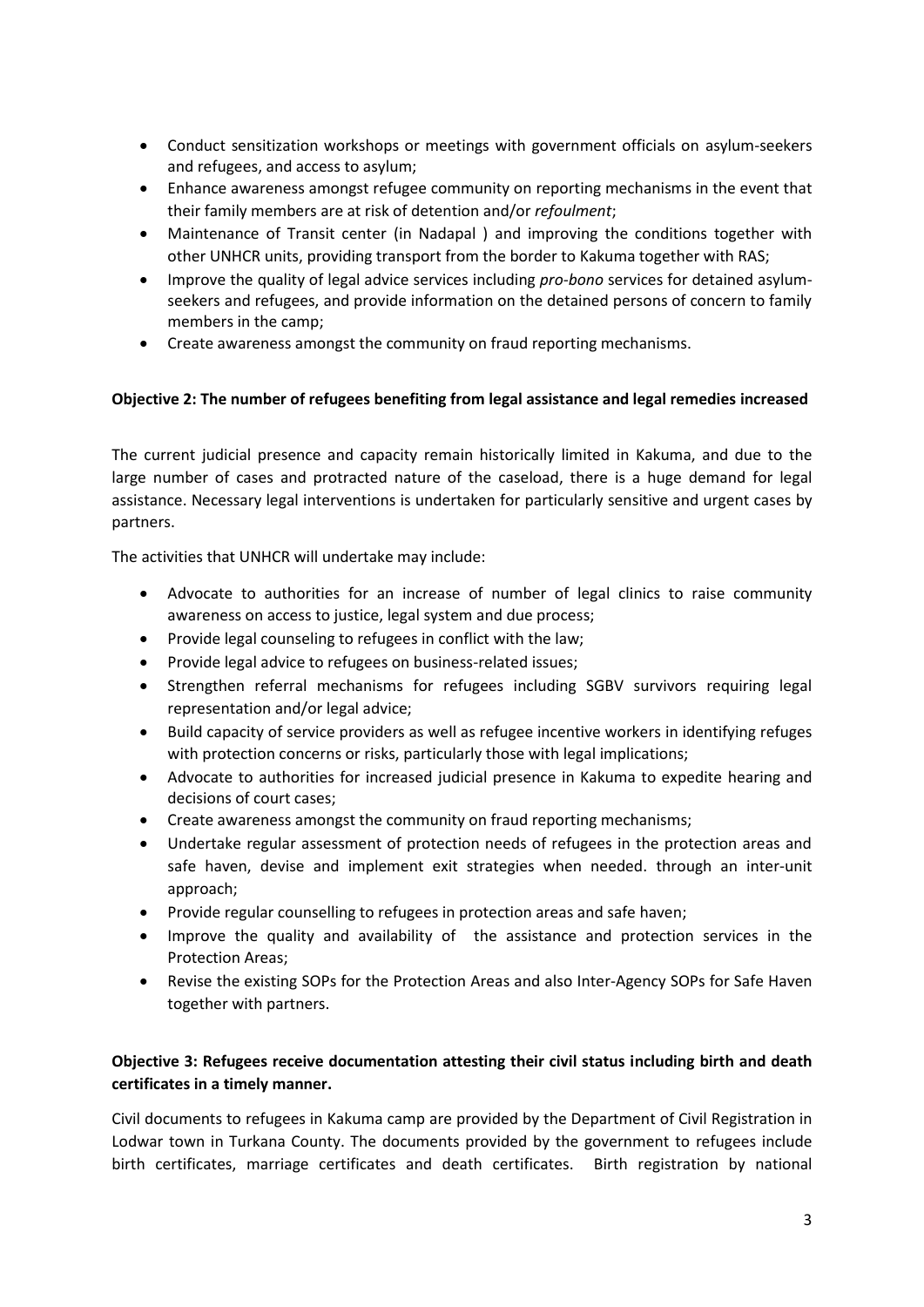authorities is the legal proof of a child's existence at birth and the birth certificate can be used for establishing the nationality of the child. UNHCR successfully deployed procedures whereby birth registration is taking place and documentation is issues as part of measures to reduce and prevent statelessness amongst children of concern born in Kakuma camp. Without these documents, persons of concern may lack access to basic assistance in the camp and children may be rendered stateless. Due to competing work demands for the Civil Registrar Officer in Lodwar whose jurisdiction covers the entire Turkana County, challenges continue to be faced in ensuring efficient and prompt civil registration and documentation for persons of concern.

The activities that UNHCR will undertake may include:

- Identify policy and operational barriers to issuance of civil documentation and undertake advocacy for their removal;
- Coordinate with partners issuance of birth and death registration, issuance and distribution processes in liaison with the Civil Registrar's office in Lodwar;
- Catalogue all uncollected birth and death certificates for easy access upon requests for documents at a later date by persons of concern or other interested parties and facilitate timely distribution of uncollected certificates;
- Advocate for training of health personnel on the importance of birth and death notification and registration;
- Advocate for permanent presence by the Department of Civil Registration as well Registrar of Civil Marriages in Kakuma refugee camp; in the meantime, facilitate regular visits by the authorities to facilitate the issuance of documentation;
- Sensitize refugees particularly leaders on the value of civil documentation, including the differences between issuance of custody orders by the Kadhi courts and the Children's courts.

## **Objective 4: Data and information management informs protection responses**

UNHCR will work in partnership with government actors, civil society and UN actors to promote improved knowledge on data collection and management and availability of greater resources needed to protect refugees. Comprehensive assessments on protection needs and responses including the specific needs of boys, women and girls, adolescents and youth should be improved though a protection monitoring tool that can be developed within UNHCR.

The activities that UNHCR undertakes may include:

- Strengthen the collection of individual data of refugees in need of legal advice and services;
- Facilitate the capture and analysis of individual data on issuance of civil documentation including birth, death and marriage certificates;
- Strengthen the data collection of relevant information at different stages of protection processes including intervention by CPPT using ProGres and other databases.

## Strategic Approaches

To achieve the Kakuma refugee protection objectives, this sector will focus on the